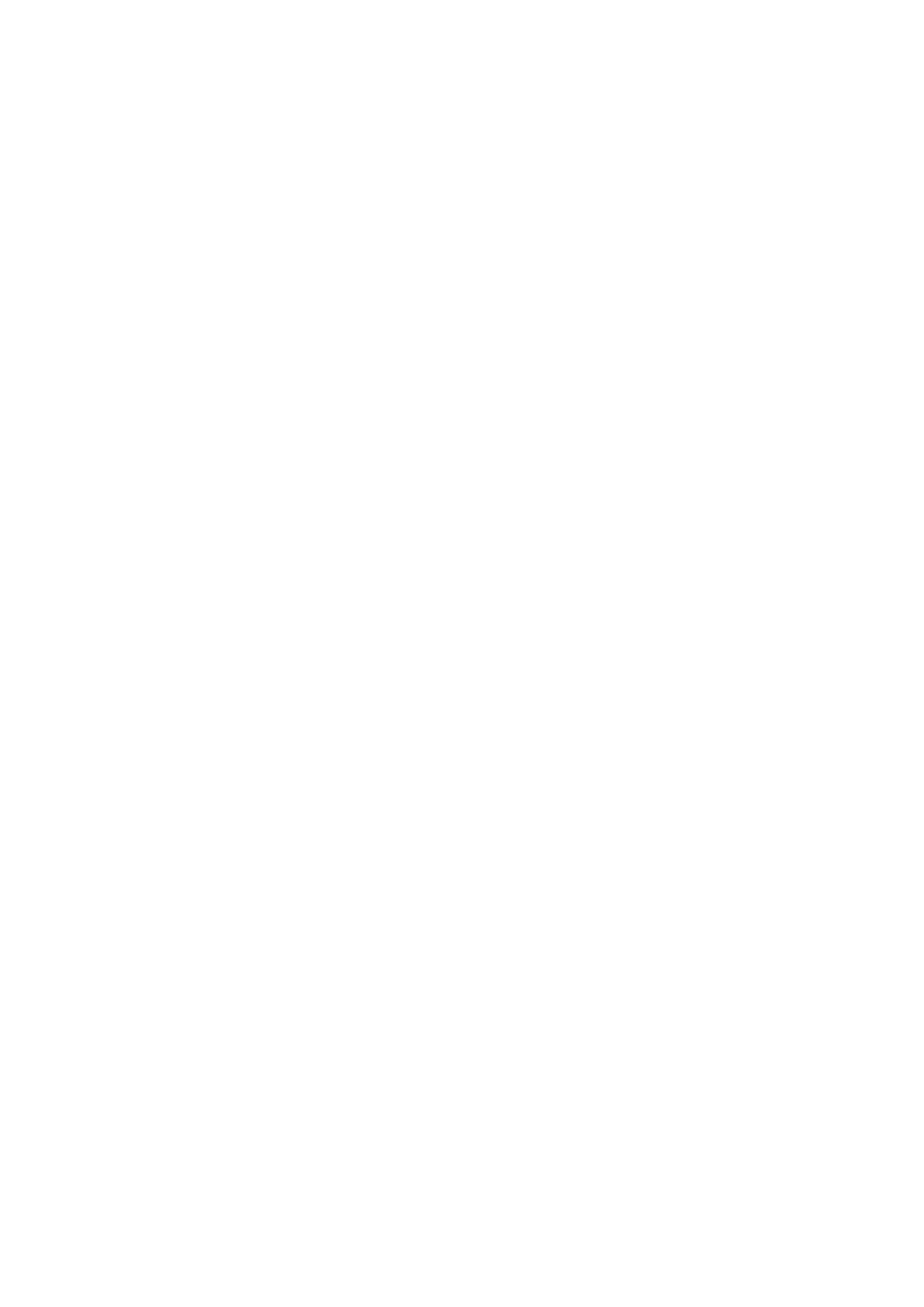HSGWAG/AF/1.2

1. My name is Alison Farmer and I am the principal of Alison Farmer Associates. My evidence relates to landscape and visual effects and cultural heritage.

#### **Landscape Effects**

- 2. My assessment and review of evidence relating to landscape sensitivity has led me to conclude that parts of the Undulating Claylands landscape within the vicinity of the development site have a medium-high sensitivity to wind farm development of the scale proposed due to the wealth of features which are highly valued and which make an important contribution to landscape character and sense of place. The landscape valleys have a small to medium scale field pattern, enclosure, tranquillity, undisturbed character and historic features evocative of the medieval period. The valleys are defined by the interfluves which divide them and the skylines form an important part of the setting to historic settlements.
- 3. The landscape is not, in my view, 'ordinary'. Although continually evolving it has retained a predominately rural, tranquil, settled and small scale character. The turbines would not extend the legacy of human intervention or illustrate continuity but rather would break from the area's historic evolution through the introduction of new elements of a wholly different order.
- 4. In terms of the extent of characterising influences, I consider that a wind farm landscape will be created in the valley which surrounds the proposed development site. This is due to the nature of the topography in which the wind farm site will sit. The valley landscape and the interfluves collectively form the perceived valley unit. The turbines would occupy this valley unit as dominant elements.
- 5. In terms of the characterising influences on the wider landscape, I do not believe that 2.5km, or any lesser distance, is the extent of the theoretical possible local landscape with wind farm sub type and that beyond this the turbines would be only apparent and their characterising effects subordinate to the original baseline landscape. Distance cannot be the only factor which affects the extent to which turbines have a characterising effect. Topography, elevation and perceptions must all play a part too. To the north of Sulgrave the turbines would continue to have an influence on landscape character due to the elevation/orientation of the landscape, the scale and prominence of the turbines on the skyline and the rural character of the area. The landscape would

1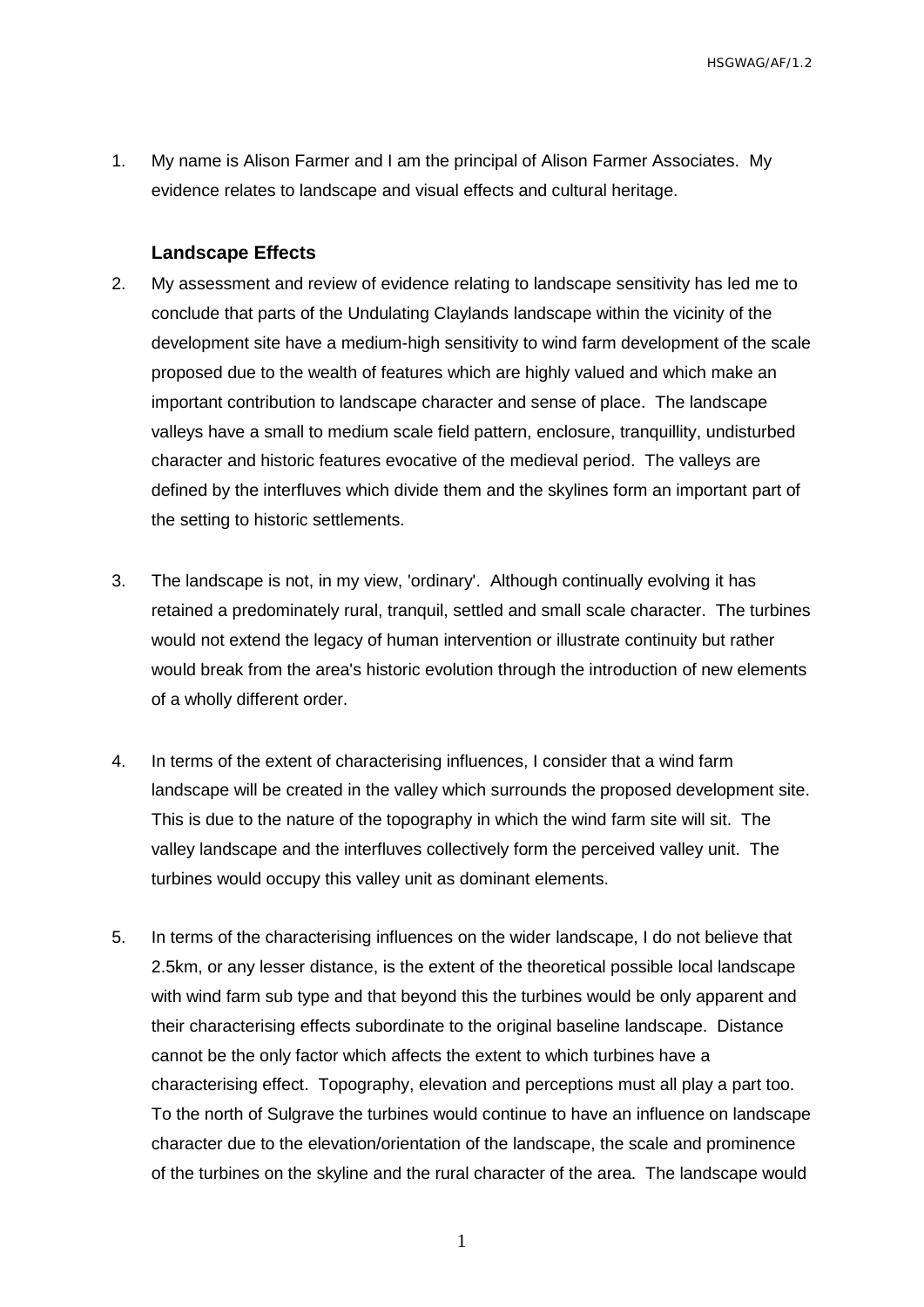HSGWAG/AF/1.2

be perceived as less rural, less timeless; perceptions of scale and distance would be altered and the prominence of Sulgrave church as a landmark would be undermined.

6. The landscape does not, in my view, have the capacity to accept the proposed development without adverse effect on character. I consider that the impacts on the historic environment would also be significant because many of the features which contribute to local character are visually subtle and the addition of large scale features would diminish their perceived contribution to local sense of place.

### **Cultural Heritage Assets**

- 7. In assessing impacts on cultural heritage assets I have considered relevant policy, and published guidance by English Heritage and have reviewed the indirect impacts on designated and undesignated heritage assets.
- 8. My assessment of the heritage assets within 4km of the proposed development has concluded that for the following assets the effects on their significance would be clearly discernible:
	- Castle Hill Ringwork, Sulgrave;
	- Sulgrave Church;
	- Sulgrave Conservation Area;
	- Helmdon Viaduct:
	- Priory Farm and barn, Helmdon;
	- Stuchbury Earthworks;
	- **•** Greatworth Hall:
	- Church of St Peter, Greatworth;
	- **•** Astwell Castle.
- 9. In the case of Sulgrave Conservation Area I consider this asset to be of high sensitivity. The proposed development would intrude into its setting and adversely affect its significance as set out in the Conservation Area Appraisal. In relation to Stuchbury Earthworks (currently an undesignated heritage asset), it is my professional opinion, having undertaken a review of the evidence, that the site is demonstrably of equivalent significance to scheduled monuments. The setting of this site contributes greatly to its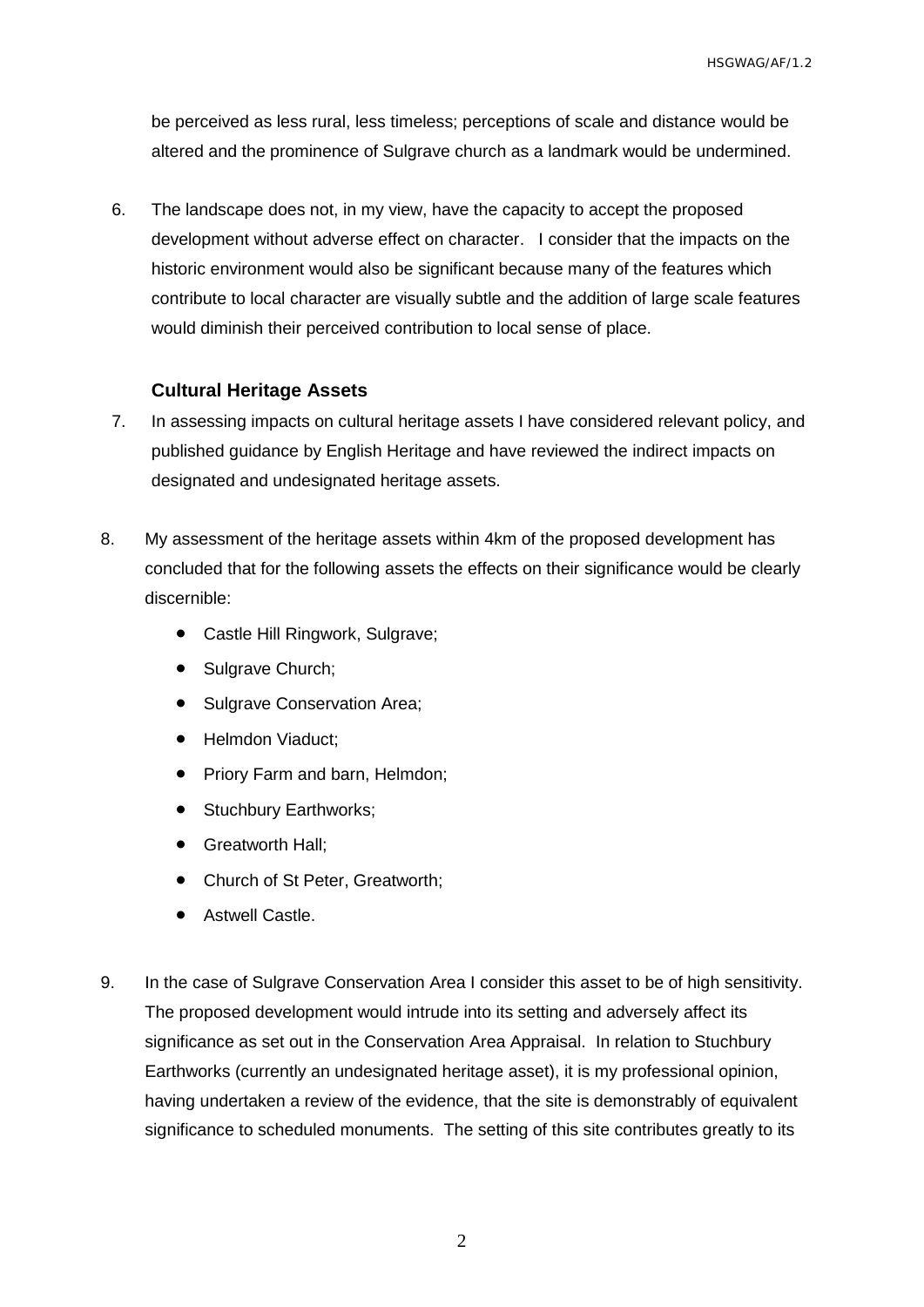significance and would be adversely affected due to the scale and proximity of the proposed development.

- 10. For Sulgrave Conservation Area and Stuchbury Earthworks the effects on significance would be considerable and would constitute substantial harm.
- 11. For the other assets noted above the effects would be significant and unacceptable, and collectively should carry great weight. In my view the number of assets significantly affected should be considered as a cumulative impact against the scheme.
- 12. In terms of degree of fit I do not consider the proposed scheme to relate well to the grain and scale of the surrounding landscape. Nor do I consider that any harm has been minimised, in part because of the number and scale of the turbines proposed for this constrained site.
- 13. I entirely accept that the planning permission sought in this case is for 25 years and that the scheme is capable of being reversed. However I do not consider it to be "transient" in the ordinary meaning of that word as being brief or momentary, even in the context of the historic environment.

#### **Visual Effects and Amenity**

- 14. In relation to the effects of the development on visual amenity I have focused on the following properties:
	- Stuchbury Hall Farm;
	- Grange Farm:
	- Astral Row/Helmdon Road, Greatworth;
	- Manor Barn, No 66 and Manor Farm, Church Street, Helmdon.
	- 15. The proposed development would, in my view, have a substantial adverse effect on the visual amenity and living conditions of Stuchbury Hall Farm and holding, as a result of the scale and proximity of the turbines, such that they would appear pervasive and dominating. Notable adverse effects on visual amenity and living conditions of Grange Farm, Astral Row and Church Street, Helmdon would also be felt. The development would bring unacceptable harm to the occupiers of these properties also.